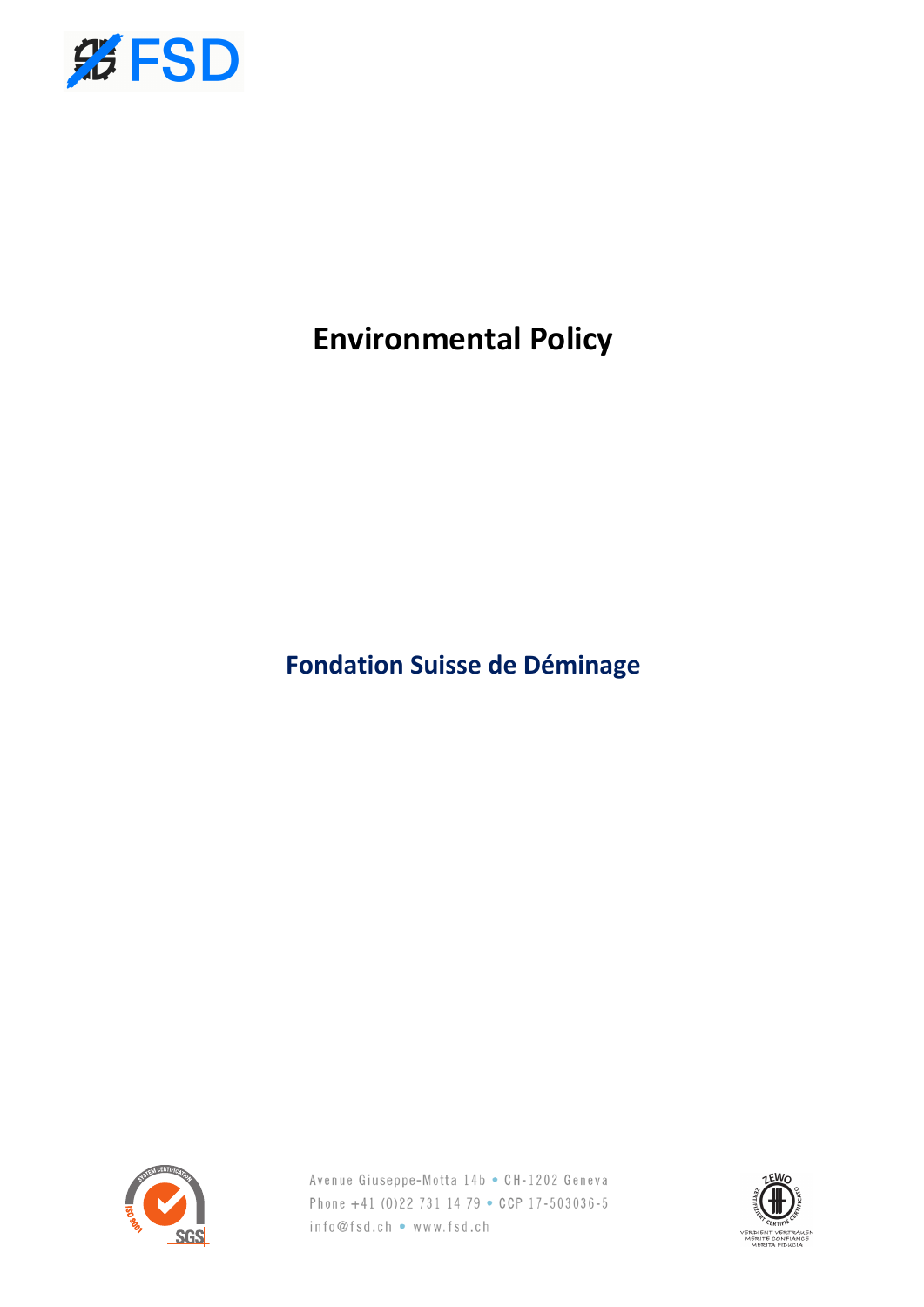

# **Table of Contents**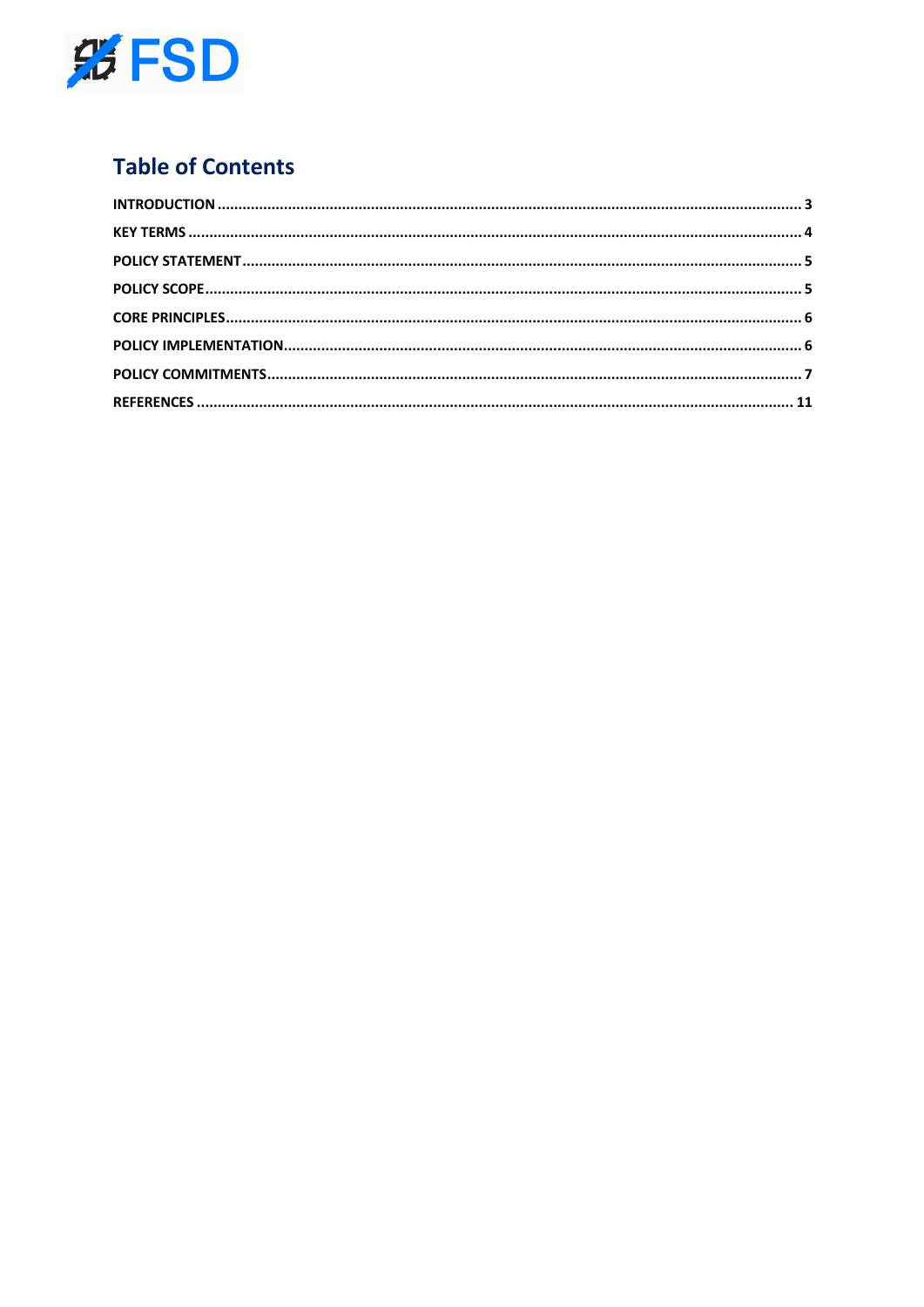

## **Introduction**

The Intergovernmental Panel on Climate Change (IPCC) have stated that the scientific case for urgent action on climate change is now clearer than ever.<sup>1</sup> This action has been quantified as being emission reductions to avoid a global temperature increase of 1.5 degrees, as outlined in the Paris climate agreement.<sup>2</sup> To meet this commitment, governments worldwide are starting to enact policies which work towards a net zero carbon emissions environment (for example Switzerland has committed to 50% emissions by 2030 and net zero by  $2050$ <sup>3</sup> and some progress has been made on policies to address other critical environmental concerns such as biodiversity loss. As an international organisation, FSD's work aims to help people in areas across the globe who are already affected by war and environmental damage. These people are often the first to be impacted by the effects of climate change and environmental degradation. As such, alongside the work of governments and other NGOs, FSD has a direct requirement to work sustainably and with minimised environmental impacts.

This policy includes a statement outlining FSD's commitment to environmentalism and sets out principles for staff and other stakeholders to follow. Detailed standards are also outlined which will minimise the environmental impact of operations, transport, and procurement. Finally, this policy will set out the way in which FSD communicates environmental issues and commits to genuine action going forward.

<sup>2</sup> UN Paris Climate Agreement 2015: https://unfccc.int/sites/default/files/english\_paris\_agreement.pdf

<sup>&</sup>lt;sup>1</sup> International Report of the Scoping Meeting for the IPCC Sixth Assessment Report Synthesis Report (Singapore 21 – 23 October 2019), IPCC Secretariat, February 2021: https://www.ipcc.ch/site/assets/uploads/2019/12/P52-INF.-12-SYR.pdf

<sup>3</sup> Swiss Government press release on climate change dated 28 Jan 2021: https://www.admin.ch/gov/en/start/documentation/media-releases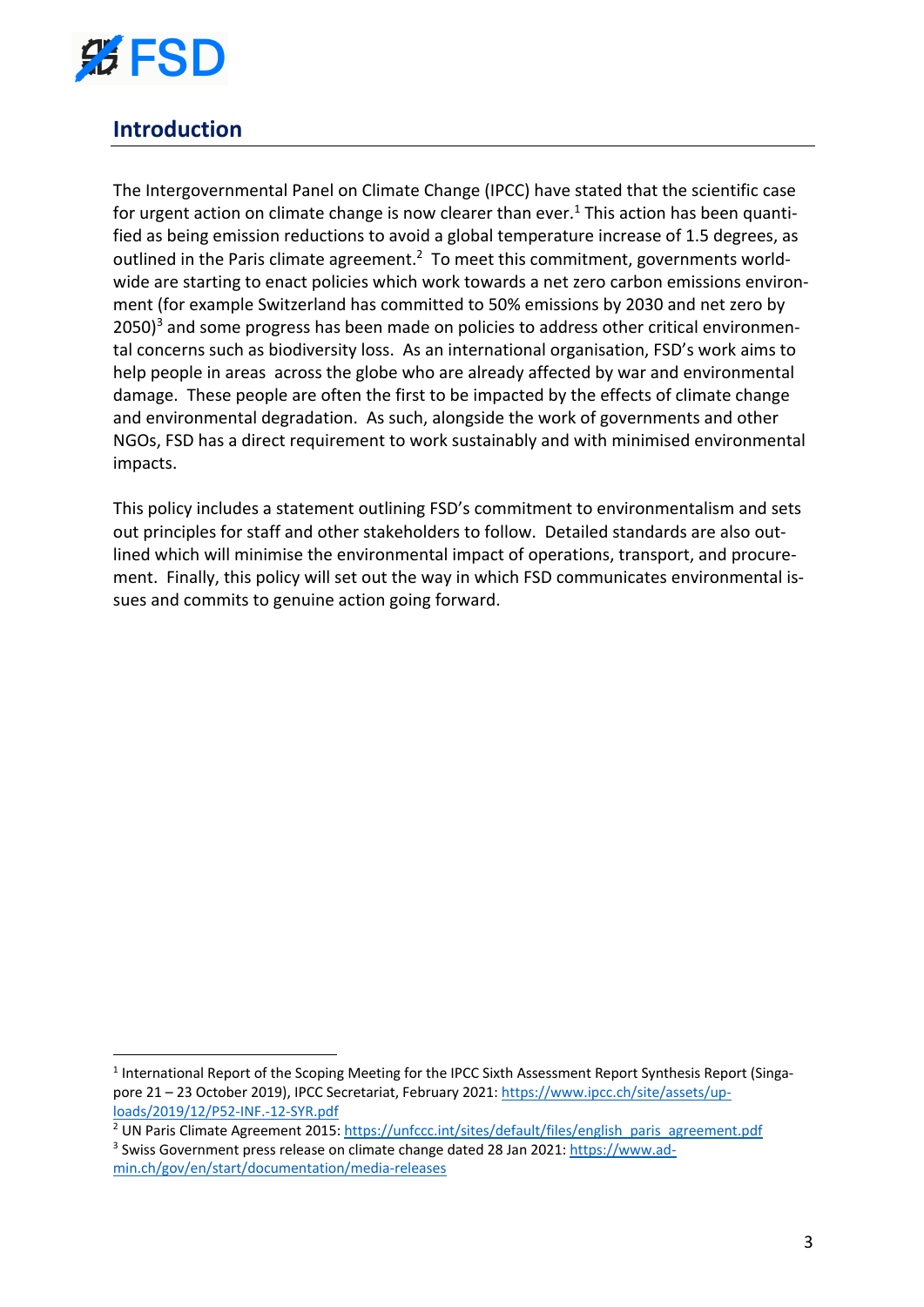

### **Key Terms**

**Code of Conduct:** A set of standards of behaviour that staff of an organisation are obliged to adhere to.

**CO2 e** – Carbon dioxide equivalence, usually calculated in tonnes. This is a common measure of the environmental impact of an activity.

Organisational Carbon footprint - The amount of CO<sup>2</sup>e generated on an organisational basis.

Carbon budget - the amount of CO<sup>2</sup>e planned to be expended within a specified time.

**Climate Change** – Long term increase in global temperature over a sustained period, in the context of this policy

**Sustainable Development Goals (SDGs)** -The key principles at the heart of the UN's 2030 Agenda for sustainable development.

**Environmental Remediation** – the reduction of contaminants in the air, water, or soils in an area.

**Resource efficient construction** – construction methods which rely on high levels of planning and use materials in a sustainable way.

**Phytoremediation** – the use of vegetation to remediate areas through degrading, removing, or locking away contaminants in the soil.

**Sustainability** – meeting current needs without compromising future resource availability.

**Modern Methods of Construction (MMC)** – non-traditional forms of construction, typically involving more energy efficient, less polluting technologies such as prefabrication.

**HQ** – FSD Headquarters in Geneva

**Field HQ** – Country office HQ locations

**Electric Vehicles (EV)** – Vehicles which rely on electrical charging rather than internal combustion of fossil fuels.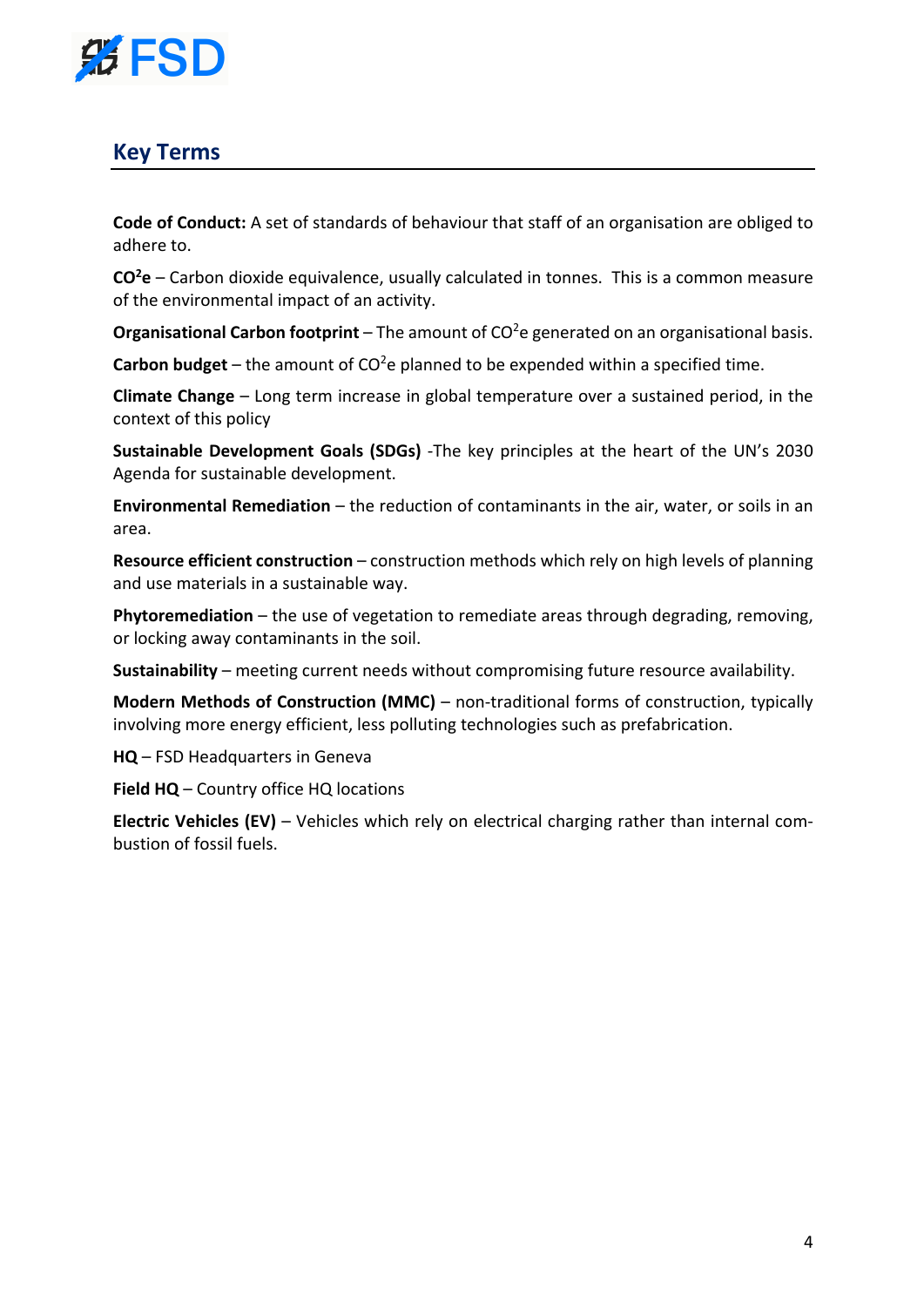

# **Policy Statement**

The Swiss Foundation for Mine Action (FSD) is a private, independent, non-profit international mine action organisation, dedicated to reducing the threat of mines and Explosive Remnants of War (ERW) and the risks posed by environmental hazards worldwide. As an international NGO, FSD is deeply committed to the principles of environmental protection, particularly as they are understood through the UN Sustainable Development Goals. This sustainable environmentalism will guide FSD's work, both when directly combating environmental hazards and in all its other activities. FSD will seek to work in a sustainable, environmentally conscious way that limits climate impacts and endeavours to preserve both global and local environments for the future.

### **Policy Scope**

The principles set forth in this policy apply in all FSD workplaces and for all FSD activities.

This policy applies to, and is mandatory for, FSD's policy adherents who are defined as all FSD Board members, management staff, international and national staff, (full and part-time) in all FSD structures and programmes. The policy scope also covers volunteers, interns, consultants, contractors, all persons acting voluntarily on behalf of FSD, any current or potential suppliers of any sort of goods, services, or works, and all other people not included in the abovementioned categories who have signed a contract with FSD.

FSD includes all components of the FSD Group: Fondation Suisse de Déminage (FSD) in Geneva, Switzerland; Crosstech S.A., a Geneva-based commercial subsidiary of FSD as well as the Association FSD France, based in Archamps, France. This also extends to any representative office of FSD in its global programmes and all locally registered FSD branch, charity or legal organisation bearing the FSD name.

FSD's partner organisations and suppliers are expected to have similar commitments that meet minimum environmental standards.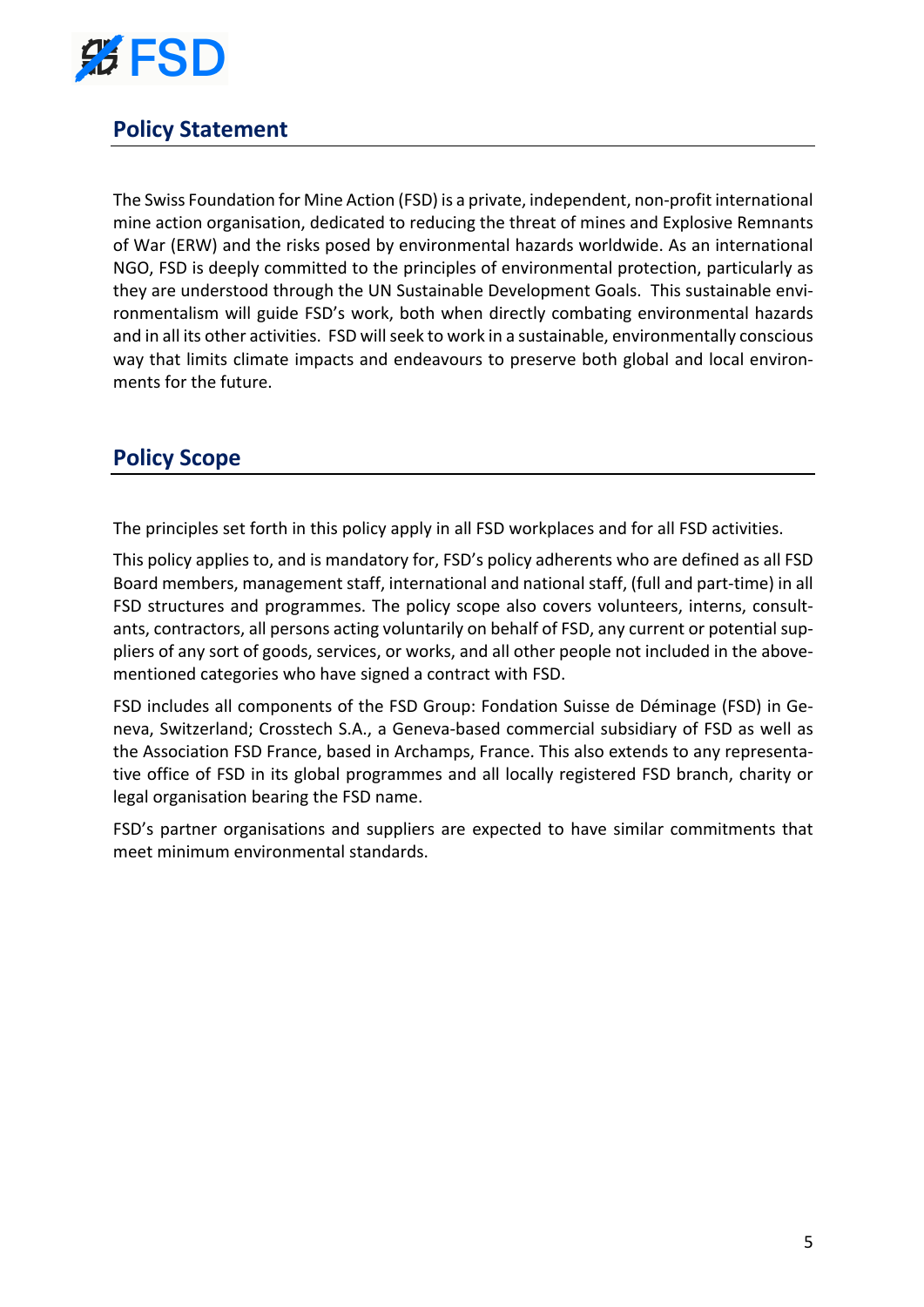

# **Policy implementation**

Specific high-level direction is given for all staff, who must comply with these principles and develop local policies where required. They are designed to act as minimum standards applicable across all programmes and HQs which will mitigate the environmental impacts and institutional carbon footprint of FSD. However, the standards laid out here do not supersede local legislation in cases where it is more exacting than this policy in environmental terms. If there are cases where local policies violate international standards there is the potential to advocate for their change, if this does not breach FSD's principles of impartiality and neutrality.4

FSD personnel work in remote and underdeveloped regions which often present limitations when making sustainable decisions. All reasonable effort should be made to comply with this policy but there may be situations where, due to availability or safety concerns, compromises must be made to ensure project goals are achieved within donor timelines. In such cases, PMs must be able to justify deviations from this policy. Where possible, these nonconformities should be used as the basis for longer term change by FSD or other stakeholders<sup>5</sup>.

### **Core Principles**

FSD has used the UN sustainable development goals<sup>6</sup> as a guide for much of this policy, and has generated the following as capstone principles:

- **1. Advance environmental sustainability.**
- **2. Employ responsible consumption and procurement policies**.
- **3. Reduce carbon dioxide emissions and take action to limit FSD's carbon footprint.**
- **4. Protect, restore, and promote the sustainable use of natural ecosystems.**
- **5. Commit to genuine action at all levels.**

<sup>4</sup> https://www.fsd.ch/who-we-are/our-values

 $5$  An example of this could be the justification that waste is not recycled by a remote field location due to a lack of local facilities and the costs (both in financial and carbon footprint terms) of exporting the waste for treatment are prohibitive. Such an example would be useful in advocating for the establishment of a recycling capability in the region in the longer term.

<sup>6</sup> https://sdgs.un.org/goals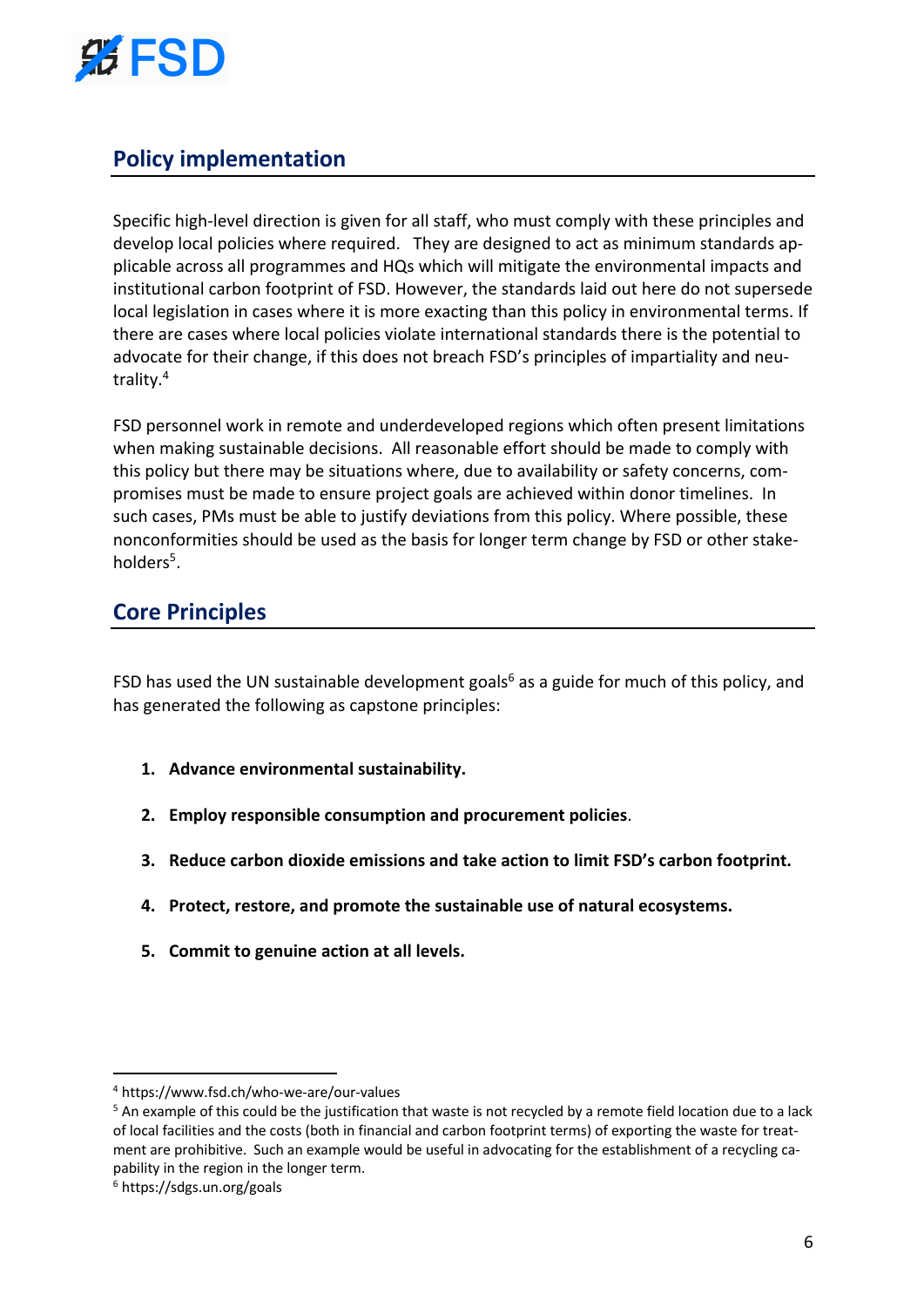

# **Policy commitments**

In this section, the policy will develop each principle and detail specific commitments for FSD staff to implement. These commitments are categorised into functional areas focused on operational tasks, transport, procurement, communications, and finally Environmental accreditation.

### **1. Environmental management of operational tasks**

The management of operational tasks covers elements of all FSD's environmental principles but especially focuses on 1 and 4, themselves linked to SDGs 11 (Sustainable cities and communities) and 15 (Life on land).<sup>7</sup> All operations are to be undertaken in accordance with Local FSD SOPs which must themselves be compliant with IMAS 07.13 Environmental Management<sup>8</sup> and/or the international conventions which are relevant to the tasks undertaken (such as the Stockholm convention on pesticide destruction).<sup>9</sup> Staff must consider the environmental impact of demining operations as a specific output and should take steps to remediate land as part of the Land Release process when conducting Humanitarian Mine Action clearance tasks. 10

### **1.1 Environmental management of construction projects**

When undertaking construction or renovation projects, FSD staff must, as part of the Design, Resource, build cycle, use resource efficient techniques.<sup>11</sup> In doing so, before authorising the building of new facilities, the renovation and/or repurposing of old structures must be considered. In undertaking builds, consideration of the following factors (as laid out by the European Commission) $12$  should be applied to new projects:

- **Reduce the resource intensity of materials used.** Source local, sustainable materials such as wood and clay where appropriate and suitable. Cement in concrete is a key contributor to global carbon emissions so its use should be minimised or new "eco concretes" should be considered as alternatives.13
- **Use and re use resources more efficiently**. Reuse old materials where there is scope to do so and consider more efficient Modern Methods of Construction (MMC) involving prefabrication.

<sup>7</sup> https://sdgs.un.org/goals

<sup>&</sup>lt;sup>8</sup> See https://www.mineactionstandards.org/en/standards/

<sup>9</sup> http://www.pops.int/TheConvention/Overview/tabid/3351/Default.aspx

<sup>&</sup>lt;sup>10</sup> IMAS 07.11 Land Release at https://www.mineactionstandards.org/en/standards/

<sup>&</sup>lt;sup>11</sup> For further guidance on materials and design, several online guides are available, including www.buildinggreen.com

<sup>12</sup> See https://ec.europa.eu/environment/integration/research/newsalert/pdf/38si10\_en.pdf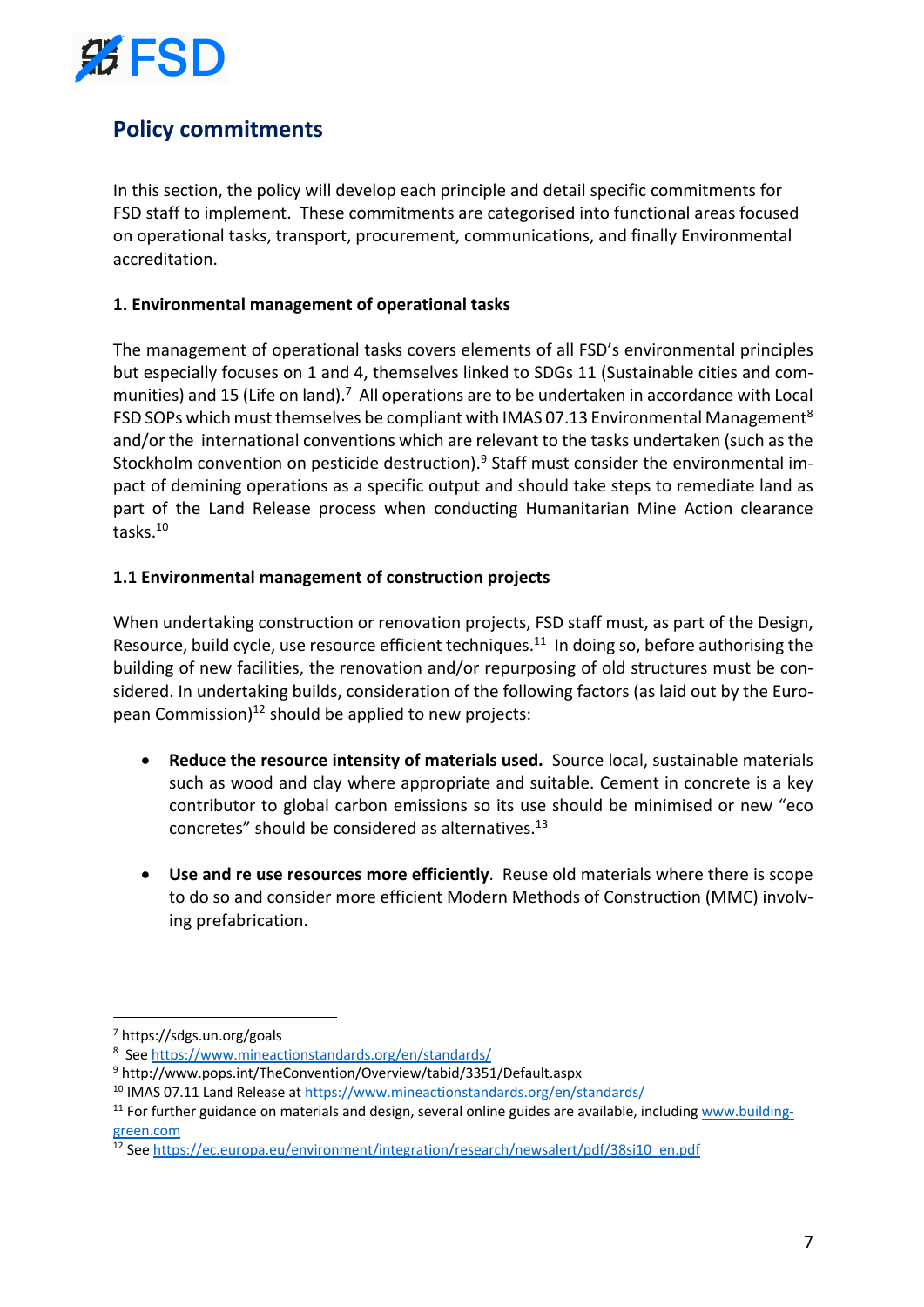

• **Build smarter to save energy**. Buildings should be planned to be as energy efficient as possible, using modern cladding and insulation to prevent heat loss or build incorporating local techniques to minimise the requirement for air conditioning.

However, note that throughout the construction process a holistic assessment should be made which looks at all activities and intelligently identifies methods and materials that have the least environmental impact. For example, using modern SIPS insulation panels rather than local chipboard is a sustainable, environmentally friendly choice, but if the panels incur a large carbon footprint in being shipped to site, using a local alternative may be preferable.

#### **2. Transport**

Transport plays a critical role in addressing principle 3, the reduction of Carbon emissions (linked to SDG 13 – Climate Action).<sup>14</sup> As an international entity, FSD relies on air transport to deploy qualified personnel to field locations. From a carbon budgeting perspective, this is suboptimal, as air travel is a major contributor to  $CO<sup>2</sup>$  emissions. However, there are steps which FSD can take to reduce these impacts, not only in air travel, but across all FSD's transport requirements. The following protocols are to be followed by all personnel:

- **Remote working**. Where it is not essential for personnel to work from field locations (such as in the collation of reports or conducting support functions), personnel should be given the option to work from home, thus negating climate impacts. This policy is applicable at all levels and in all locations and includes the requirement for international staff to frequently travel to and from home locations by air or local staff to commute into work using busses or cars. This policy is enforced at the discretion of PMs and HQ staff, but a culture of needless presenteeism should be avoided in favour of remote working where possible.
- **Transport to worksites**. Where feasible on long term field deployments (such as to demining worksites), personnel should be accommodated as close to worksites as possible to avoid the need for repeated local commutes.
- **Air travel**. Air travel should be booked to minimise the number of flights required for all personnel. Direct flights should be booked where possible and alternatives with reduced carbon footprints such as rail travel should be employed for shorter journeys which are not time sensitive. All flights will be carbon offset by NGO travel Ltd.
- **Ground transportation**. Due to the nature of FSD's work, it is often essential to deploy petrol or diesel powered vehicles in the field. However, the climate impacts of this can be minimised by reducing non-essential journeys or using alternative modes of transport (walking/cycling) for shorter trips. In HQ and field HQ locations, managers should encourage personnel to set up carpooling arrangements to commute to work.
- **Freight.** Bulk freight should be transported using the most carbon friendly method possible.

<sup>14</sup> https://sdgs.un.org/goals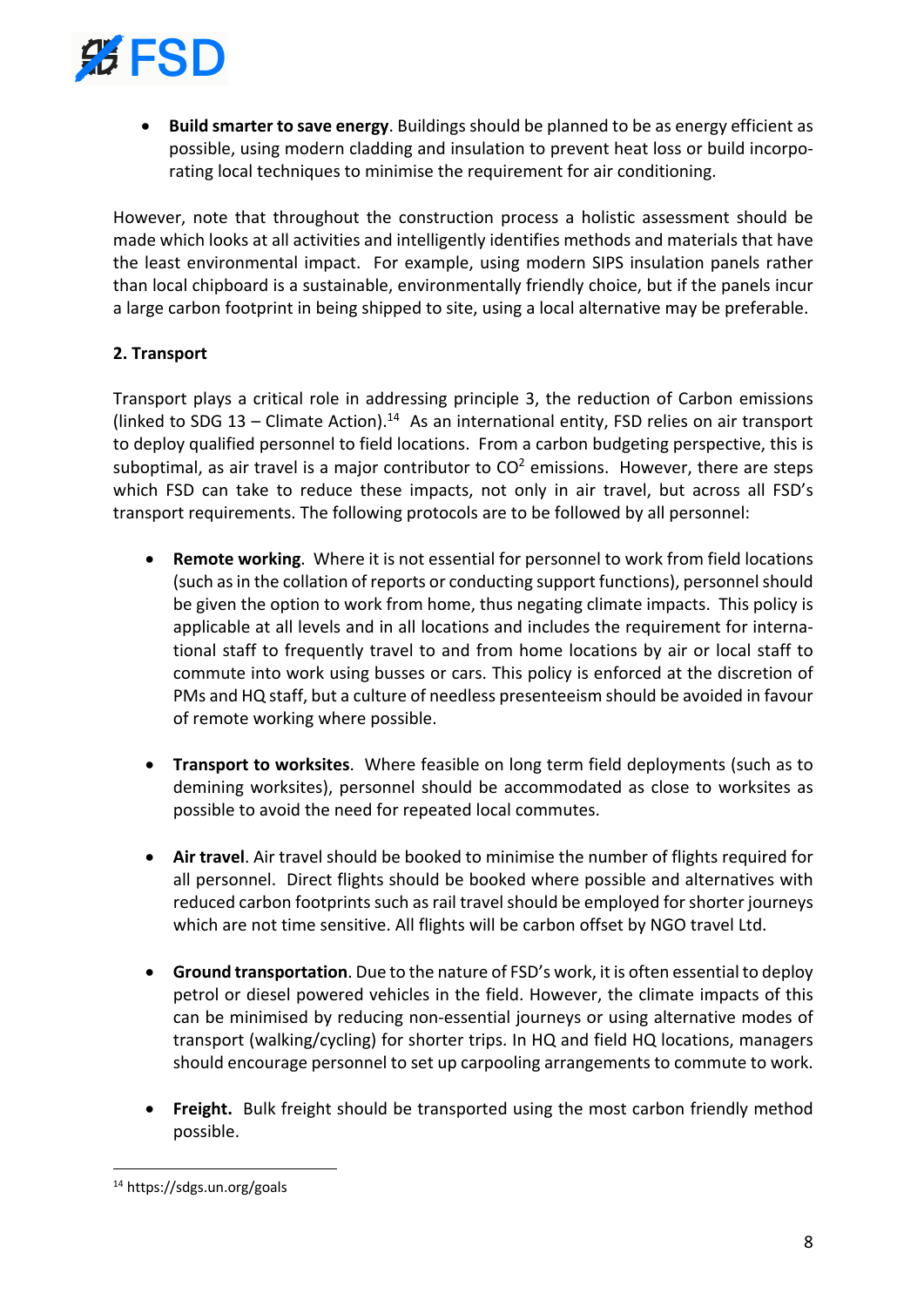

• **Electric Vehicles (EV)**. To meet global net zero emissions target EV's need to account for 50% of all vehicle sales by 2030.<sup>15</sup> In many field locations the infrastructure is not available to make EVs a feasible method of transport, however EV's may be a practical option in more developed HQ locations and should be used in preference to petrol/diesel vehicles where it is practical to do so.

#### **3. Procurement**

FSD's has a robust and detailed procurement process already established.<sup>16</sup> However there are significant environmental implications concerning the way in which services and equipment are procured. In line with principle 2 (informed by SDG 12), committing to the use of responsible consumption and production,<sup>17</sup> FSD undertakes to uphold the following protocols:

- **Sustainable suppliers**. FSD will actively seek to employ suppliers who have demonstrable environmental credentials (such as the ISO 14001 certification) and/or local suppliers using sustainable materials.
- **Tender process criteria**. For all competitive tenders run by field and HQ locations, weighting must be given to the environmental credentials of potential suppliers. This must be a representative metric which the supplier must detail on tender documentation. Example metrics will be context specific but could include suppliers having a published environmental policy, or their ability to supply recycled materials.
- **Intelligent procurement**. If sustainable (recycled or made with lower energy) supplies are available and affordable within the programme budget they must be procured over non-sustainable options. PMs must use intelligent procurement plans to minimise environmental impacts. This should involve procuring higher quality, more expensive materials and equipment which can be repaired rather than lower quality disposable items.
- **Field supplies and equipment**. Where practical old equipment (such as detectors) must be repaired and/or refurbished to maximise its lifespan. If old equipment can be safely repurposed to fulfil other operational tasks without compromising overall operational performance, it should be.
- **Paperless office policy**. Wherever possible, offices run by FSD should use as little paper as possible and use digital methods of working (including the use of digital signatures etc).

<sup>&</sup>lt;sup>15</sup> Dr Faith Birol, "Net zero by 2050 plan for energy sector is coming", International Energy Agency, 13 Jan 2021, https://www.iea.org/commentaries/net-zero-by-2050-plan-for-energy-sector-is-coming

<sup>&</sup>lt;sup>16</sup> See, for example, FSD's Procurement Manual, Version 5, dated 01 January 2021.

<sup>17</sup> https://sdgs.un.org/goals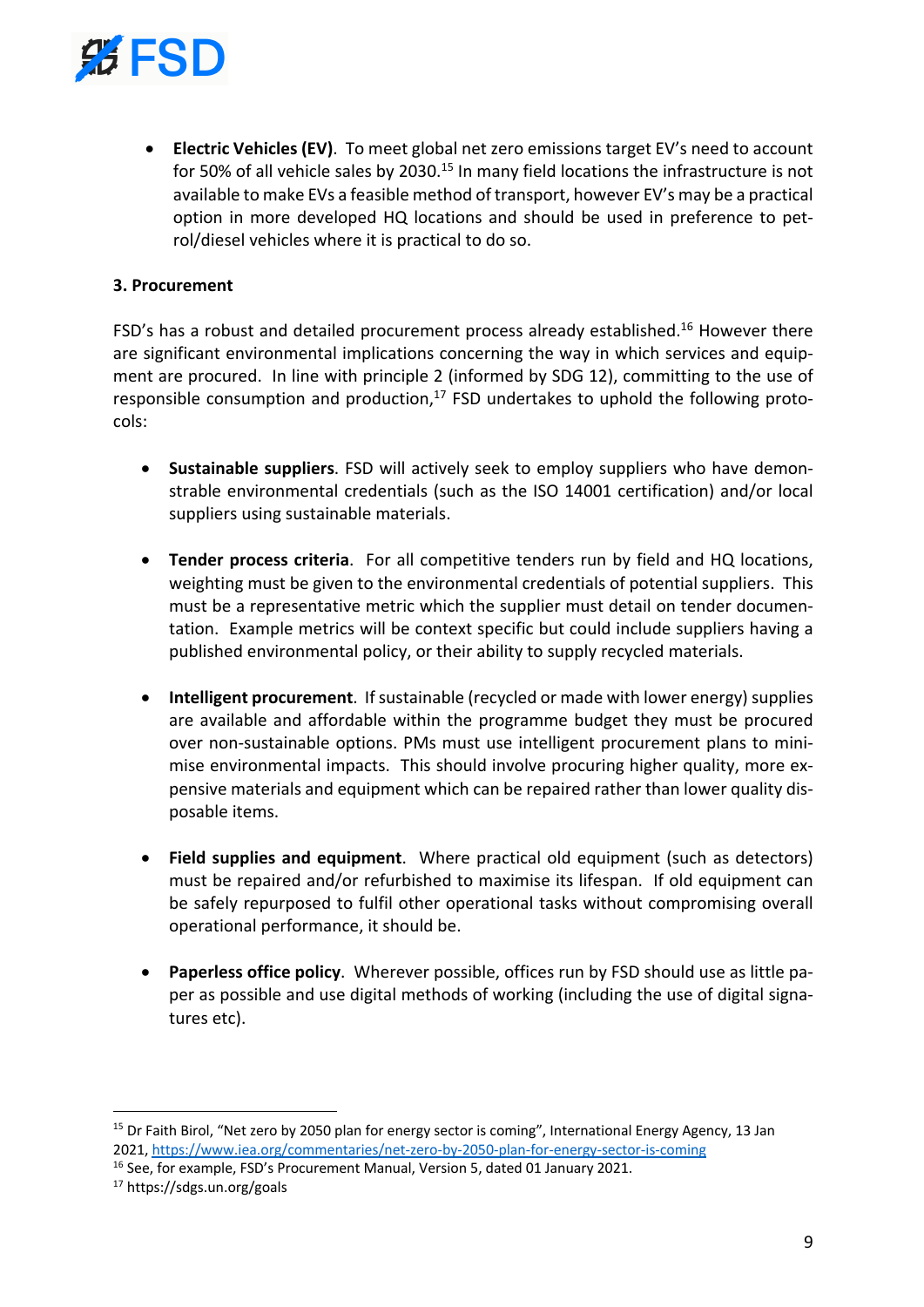

- **Office supplies**. Where office supplies are needed, recycled or reusable materials should be procured. This policy covers the use of all types of paper, reusable ink and toner cartridges for printers and stationery items. Other supplies for office support functions (such as toiletries, kitchen supplies etc) must be made from recycled materials where these are available and within budget. Where possible, refillable products should be purchased which minimise the use of packaging materials.
- **Disposal**. Following the Reduce-reuse-recycle philosophy, FSD staff must seek to repair, refurbish, or repurpose equipment and supplies before they are disposed of. At the highest level (and subject to donor instructions) FSD must look to retain equipment from closed programmes and refurbish it for use in new ones. If items are no longer safely useable, they much be recycled where this is possible.

#### **4. Communications**

FSD has a part to play in encouraging change in the wider HMA and local stakeholder communities. As well as the normal operational promotion of projects and programmes which have specific environmental goals (such as the phytoremediation of pesticides), all FSD staff have a part to play in influencing behaviour. At all levels, managers and staff must:

- Promote these environmental principles to all staff and local stakeholders.
- Highlight instances of good or bad environmental practice to HQs for internal and/or external distribution. Cases of bad practice should be referred to the relevant managers or (in the case of outside stakeholders) the local authorities. Good practice and environmental interest stories should be passed to the communications team for further promotion and awareness.
- Regularly provide the communications team with environmentally focused interest stories to promote FSD as a sustainably focused organisation.

#### **5. Environmental accreditation**

As part of its commitment to genuine action at all levels, FSD will work towards gaining the internationally recognised ISO 14001 certification for its environmental policies and working practices.